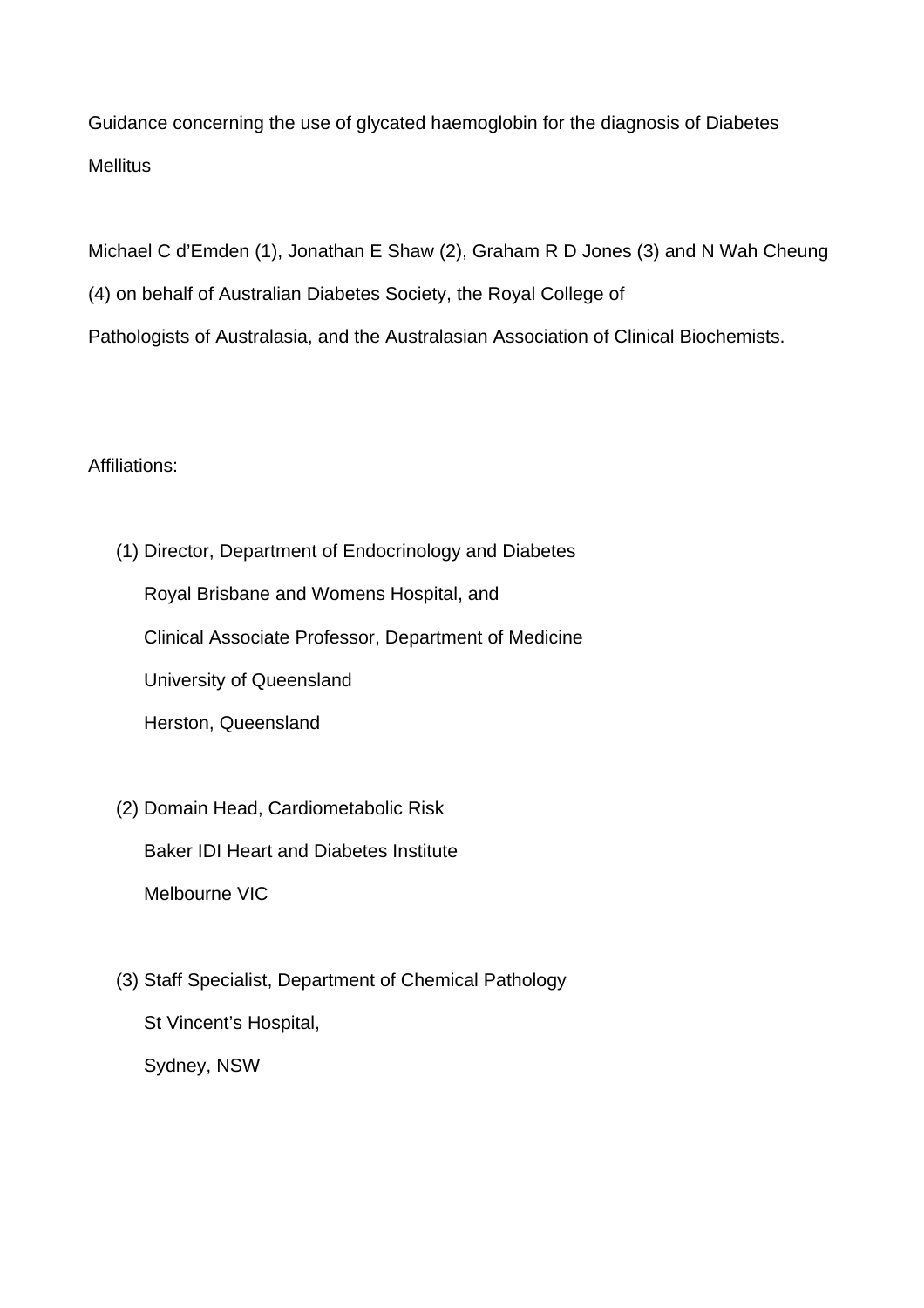(4) Director, Department of Diabetes and Endocrinology

Westmead Hospital,

Sydney, NSW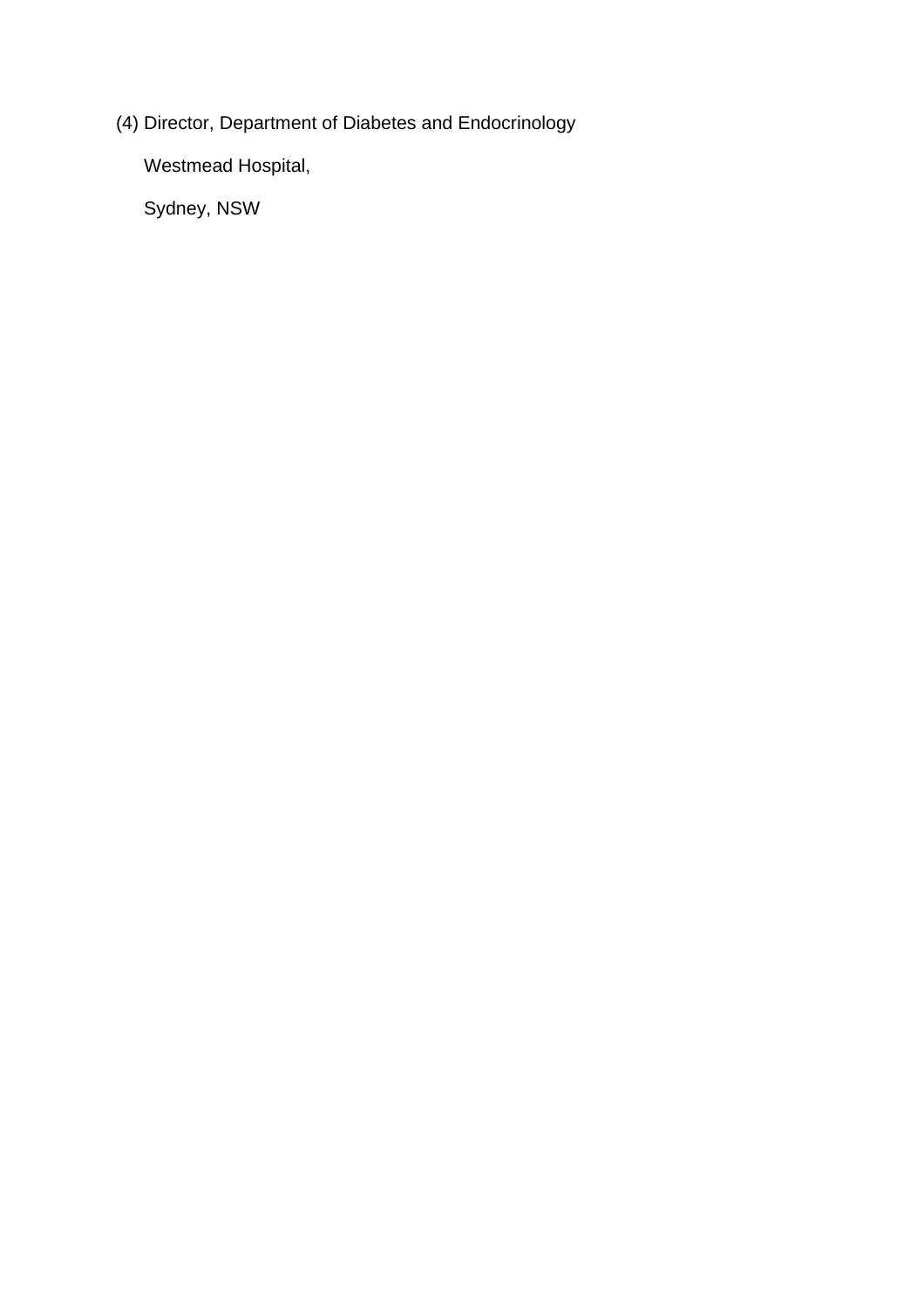Introduction.

The measurement of glycated haemoglobin (HbA1c) has been accepted for Medicare reimbursement in Australia for the diagnosis of diabetes mellitus. A positive test suggesting the diagnosis of diabetes mellitus is an HbA1c > 48 mmol/mol (6.5%). This test provides an alternative to traditional glucose based methods for diagnosis. It does not replace them. The correct use of the test may facilitate the earlier diagnosis of patients with elevated mean blood glucose levels at increased risk of long term diabetes-specific microvascular complications. It will be used predominantly for the diagnosis of type 2 diabetes mellitus.

It is important that medical practitioners who elect to use the test for diagnosis understand the nature of the test, its limitations as well as its benefits. The major benefits of using glycated haemoglobin for diagnosis were outlined in the position paper of the HbA1c Committee of the Australian Diabetes Society recently published in this Journal (1). Practitioners are recommended to read that paper in conjunction with this implementation document.

#### The Medicare Wording for Reimbursement.

The wording for reimbursement states that the test is for "Quantitation of HbA1c (glycated haemoglobin) performed for the diagnosis of diabetes in asymptomatic patients at high risk. " The test when used for diagnosis can be performed not more than once in a 12 month period (2). The brevity of this statement raises certain issues that need to be considered.

1. Identification of patients at high risk.

The intent of the statement is that the only patients at high risk of having un-diagnosed diabetes should be tested. As outlined in the original position statement, there are two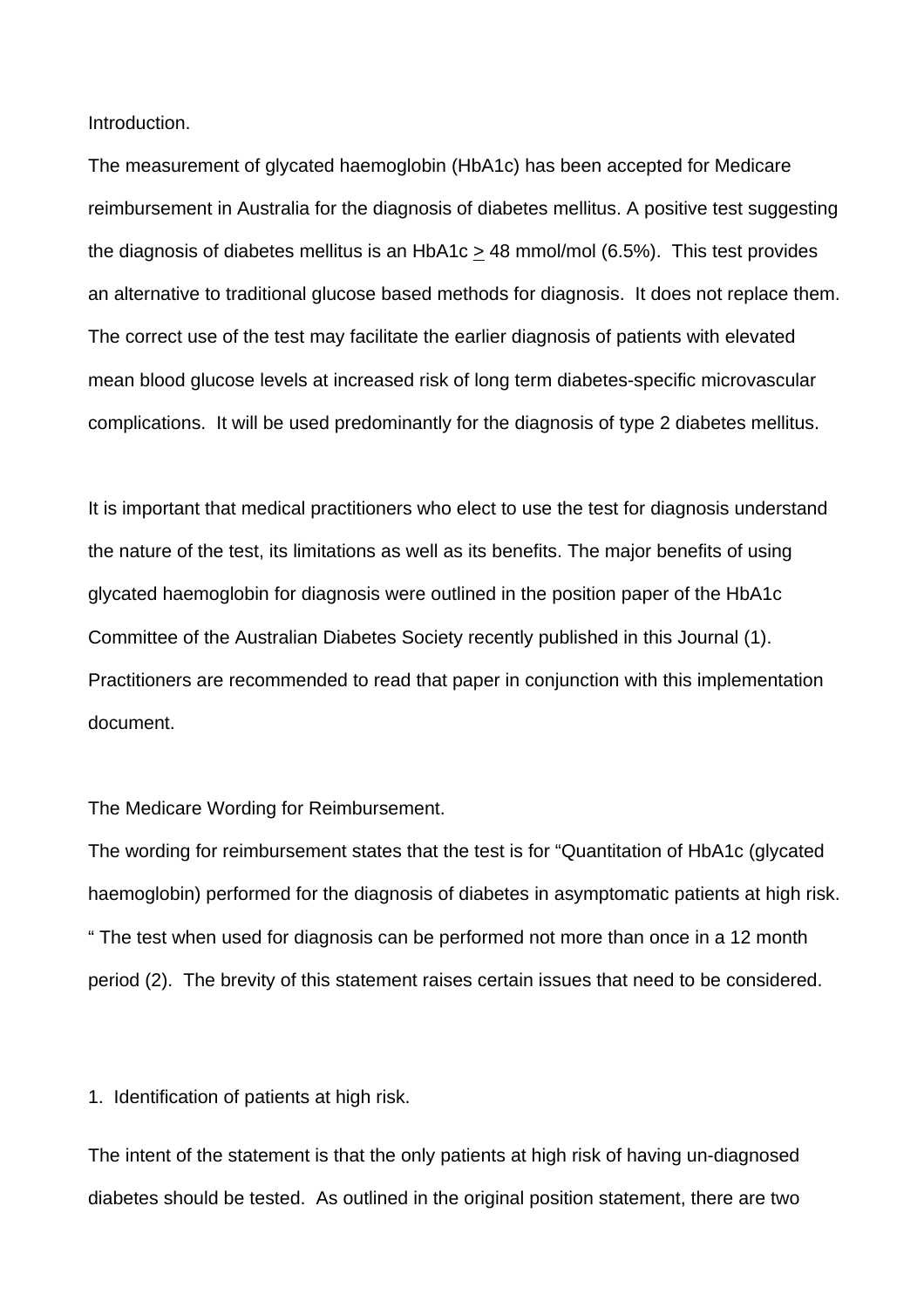groups of patients at high risk: (i) those with an underlying medical condition or ethnic origin associated with high rates of type 2 diabetes, and (ii) those patients having a number of characteristics placing them at increased risk of diabetes (1, 3). The latter group of patients are best identified using the AUSDRISK score available at

http://www.health.gov.au/internet/main/publishing.nsf/Content/diabetesRiskAssessmentToo

l. Patients considered to be at high risk have a score > 12.

The HbA1c should not be used to randomly or systematically screen un-differentiated groups of patients for diabetes. Without prior knowledge of the medical status of patients, the test may not correctly diagnose patients as having diabetes (see below, section 5). It also represents a more expensive approach to screening compared with using blood glucose levels (BGLs) based on current costs (2).

#### 2. Asymptomatic patients.

The wording for reimbursement states that only asymptomatic patients should be considered for this test. Many of the symptoms in isolation are not specific for diabetes mellitus. For example, there may be many reasons for the development of tiredness or blurred vision as isolated symptoms. The committee recommends that these patients be considered asymptomatic and are suitable for the test, but only if they fulfil the high risk requirement as outlined above. If one or more symptoms are present in a patient at low risk, blood glucose should be used if diabetes is suspected.

Patients who have multiple symptoms highly suggestive of diabetes mellitus (weight loss, polyuria, polydypsia, blurred vision etc) are not asymptomatic and should have diabetes confirmed by measurement of blood glucose. These patients would be expected to have very high BGLs. There is the theoretical possibility that a patient with rapidly evolving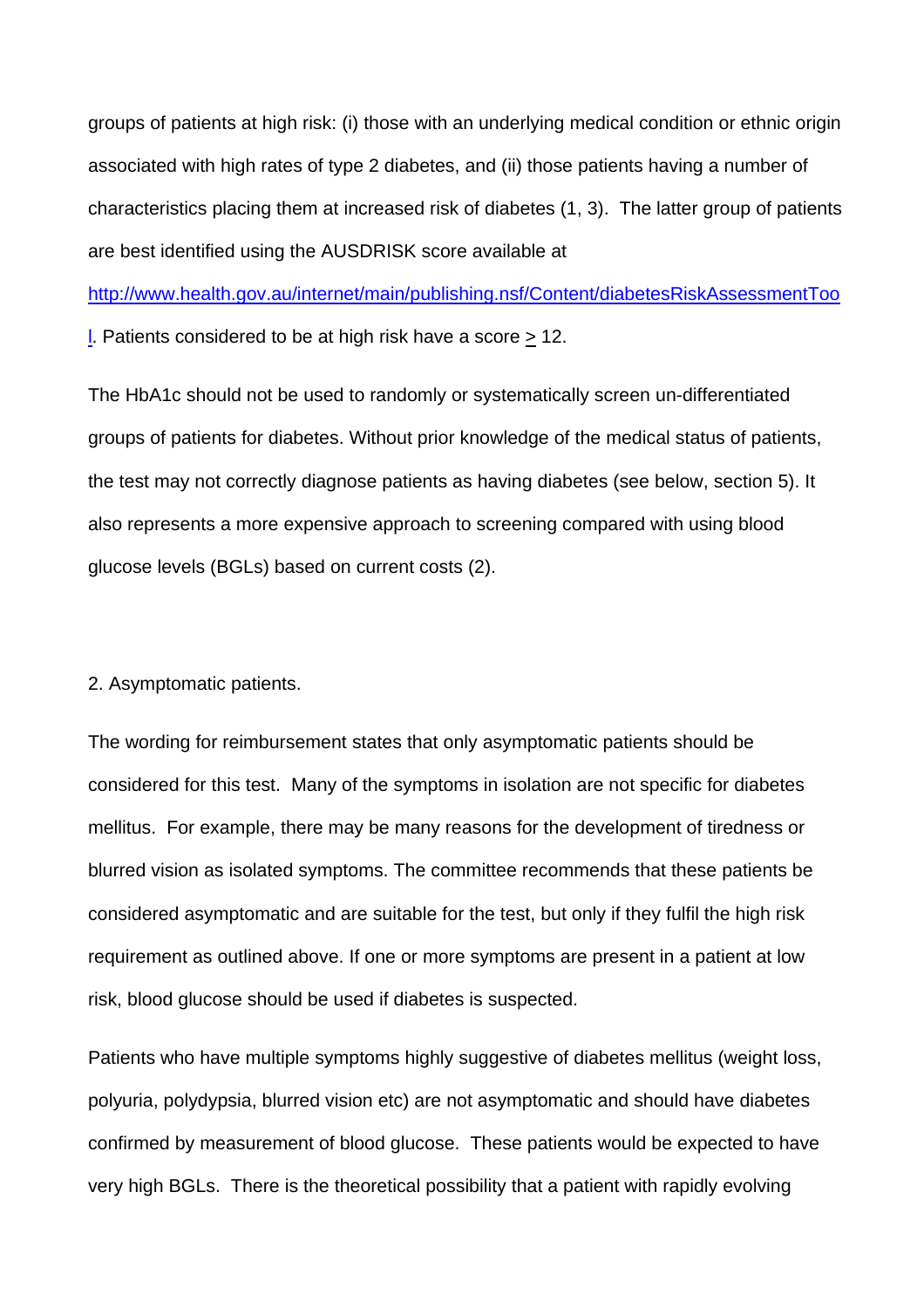diabetes could become symptomatic yet have a normal glycated haemoglobin as BGLs have not been elevated for a significant duration of time. Thus, it may not be clinically appropriate to measure HbA1c for diagnosis in symptomatic patients, especially if symptoms have been present for a short period of time.

#### 3. Re-measurement.

A result less than 48 mmol/mol (6.5%) suggests that the patient does not have diabetes mellitus. As the test has been performed in a patient at high risk of developing diabetes in the next 5 years, the test should be repeated 12 months later as recommended in the National Health and Medical Research Council (NHMRC) guidelines for diagnosis of type 2 diabetes (3), irrespective of the HbA1c result. This cost will be reimbursed. These persons are at high risk of developing diabetes in the future and should be given lifestyle advise to reduce their risk of development of diabetes (4, 5).

People having a result just less than 48 mmol/mol (6.5%) do not need to have the test repeated in less than 12 months unless there is a significant change in their medical condition eg sudden change of weight, development of symptoms suggestive of diabetes etc. The Committee does not recommend labelling these people as having "pre-diabetes" based on having an HbA1c just less than 48 mmol/mol (6.5%) consistent with the position of the World Health Organisation (6).

However, prudent clinical practice would suggest that people having an HbA1c of 42-47 mmol/mol; 6.0-6.4%) are at an even higher risk for developing diabetes than that based on their AUSDRISK score alone. The HbA1c result may not fulfil the criteria for diagnosis but these individuals will have a degree of dysglycaemia that increases their risk of cardiovascular disease (7, 8). They should be counselled about lifestyle measures (weight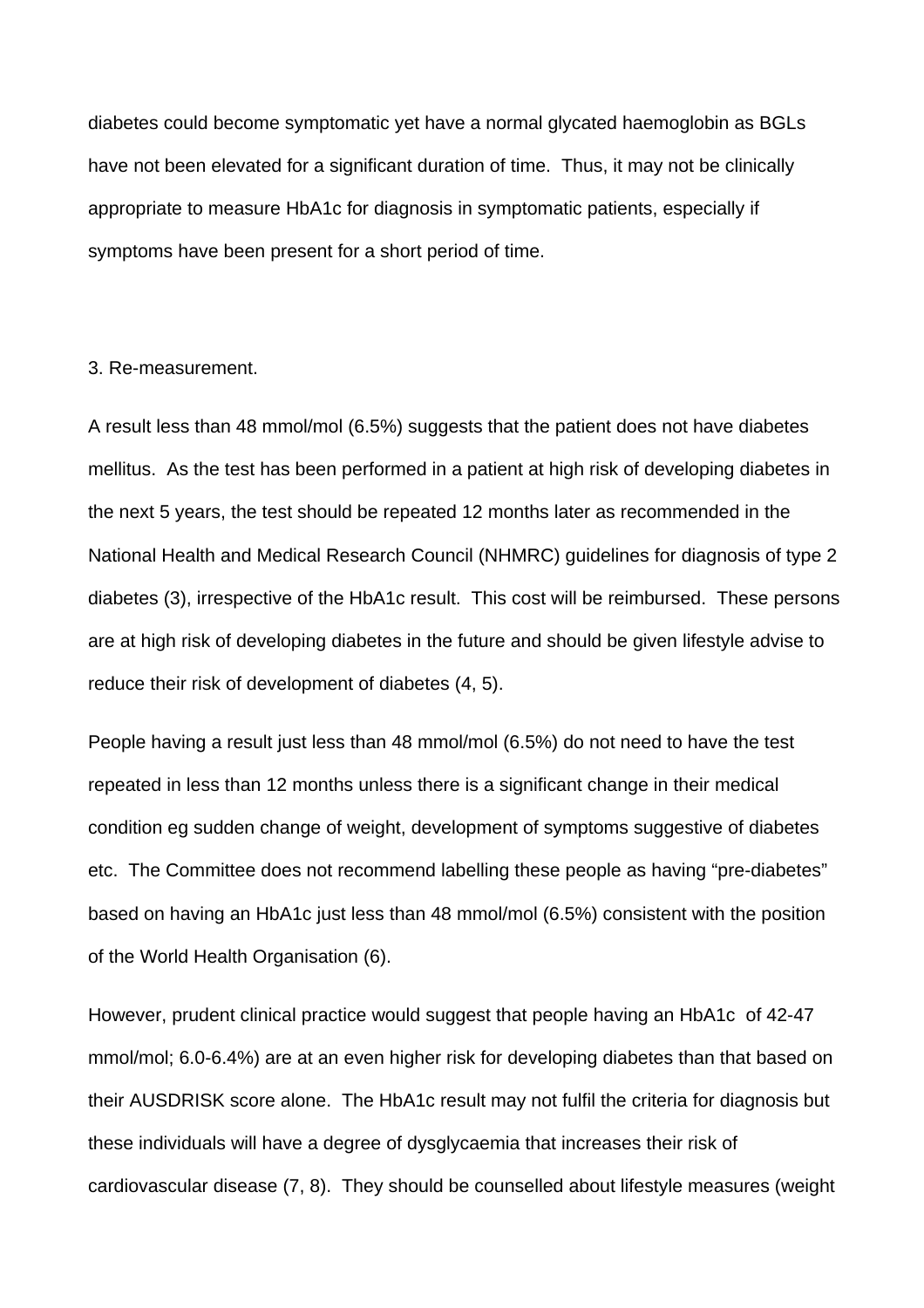loss, dietary changes, exercise) as well as being assessed for other modifiable cardiovascular risk factors (hypertension, dyslipidaemia, smoking). Unless symptomatic, these people should not have additional blood glucose measurements performed to diagnose diabetes. It is possible that many people having a non-diagnostic HbA1c may have blood glucose levels that would be consistent with impaired fasting glucose, impaired glucose tolerance or diabetes. However, the HbA1c result is below the threshold for diagnosis which implies that these people are at minimal risk of developing microvascular complications (9). The HbA1c should be repeated 12 months later.

#### 4. Confirmation of Diabetes Mellitus.

The NHMRC guidelines suggest that an abnormal blood glucose in an asymptomatic patient should be confirmed before the diagnosis of diabetes mellitus is established. However, a confirmatory HbA1c is not reimbursed by Medicare. A single elevated HbA1c result is accepted by Medicare as evidence of established diabetes. However, other organisations such as the World Health Organization and the American Diabetes Association recommend that diagnoses made by HbA1c be confirmed (6, 10).

Diabetes is a life long condition and there are employment, insurance, financial and lifestyle implications of being diagnosed with diabetes. It is important that the diagnosis is correct. Although HbA1c is a more reliable laboratory measure of mean blood glucose (1), it does have a small coefficient of variation even in the best laboratories. Additionally, handling errors can occur. In consideration of all these issues, the Committee recommends that a confirmatory test is performed on another day. Ideally, this test should be performed as soon as possible before any lifestyle or pharmacological interventions are commenced. If delayed, a subsequent normal result may simply reflect the improvement in glycaemia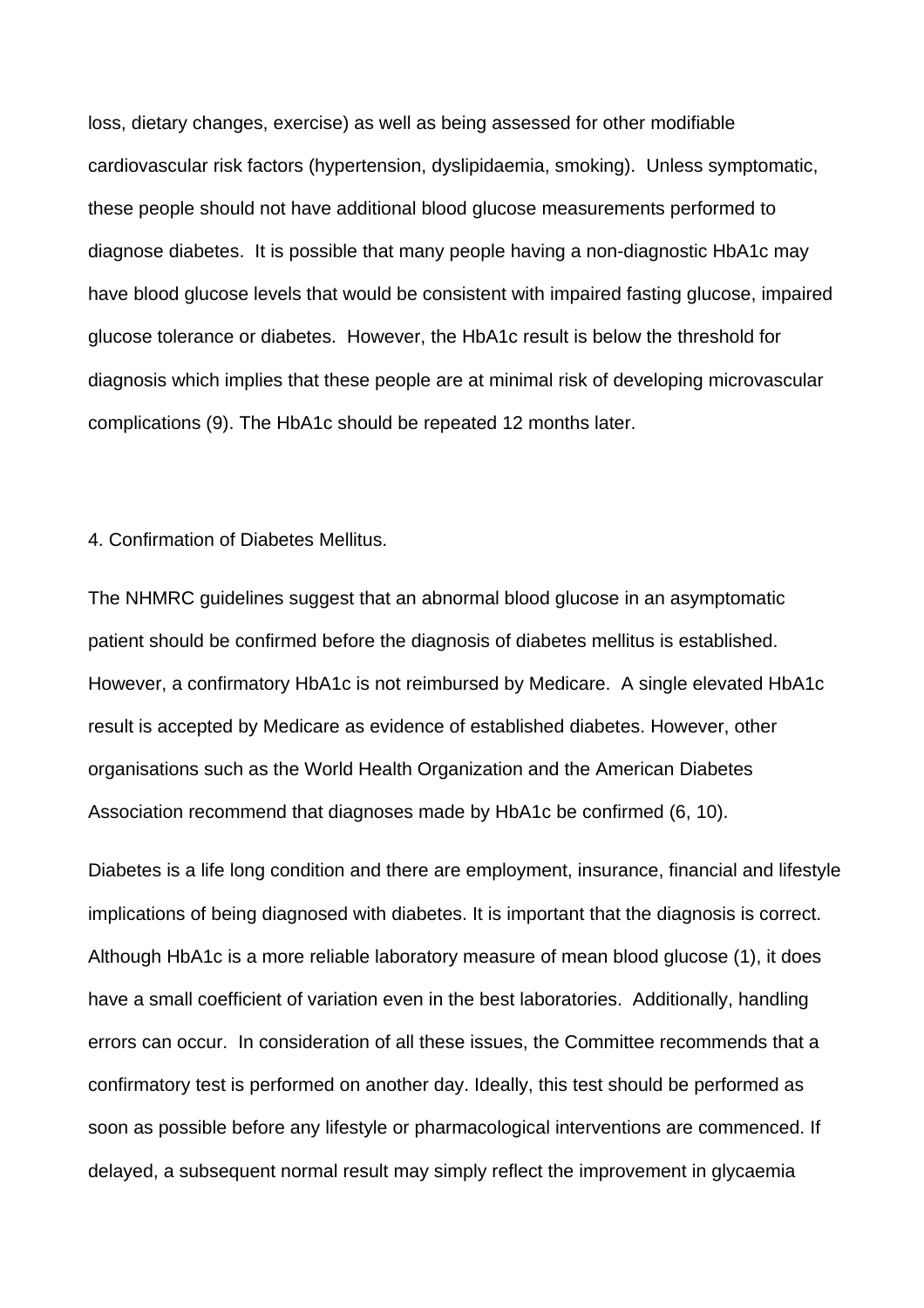following changes in management. If the result is below 48 mmol/mol (6.5%), then the diagnosis of diabetes has not been confirmed. In general, the patient should be advised that they do not have diabetes but they are at high risk of its development, and managed as outlined above in section 3.

Practically, this creates conflict between prudent clinical practice and the regulatory recommendations. According to Medicare, a single elevated HbA1c establishes the diagnosis and the patient is entitled to four monitoring HbA1c tests per year. The Committee has recommended that a confirmatory test be performed. Is the confirmatory test recommended by the Committee a monitoring test from the regulatory perspective? Can the first monitoring test be considered a confirmatory test? It would need to be performed before any management or lifestyle changes are made. If less than 48 mmol/mol, does this invalidate the original biochemical diagnosis and entitle the patient to further HbA1c tests for diagnosis annually? For the individual patient, these issues are reconciled by having a clear understanding of the timing and interpretation of the tests. In summary, the Committee simply recommends that a confirmatory test be considered. If performed appropriately and less than 48 mmol/mol, the patient should not be considered to have diabetes and should have a diagnostic HbA1c performed in 1 year.

### 5. Abnormal glycated haemoglobin measurements.

In the context of establishing the diagnosis of diabetes based on the HbA1c, an inappropriately low result is the major concern as the diagnosis will be missed. In all patients having an HbA1c performed, the possibility that the patient may have an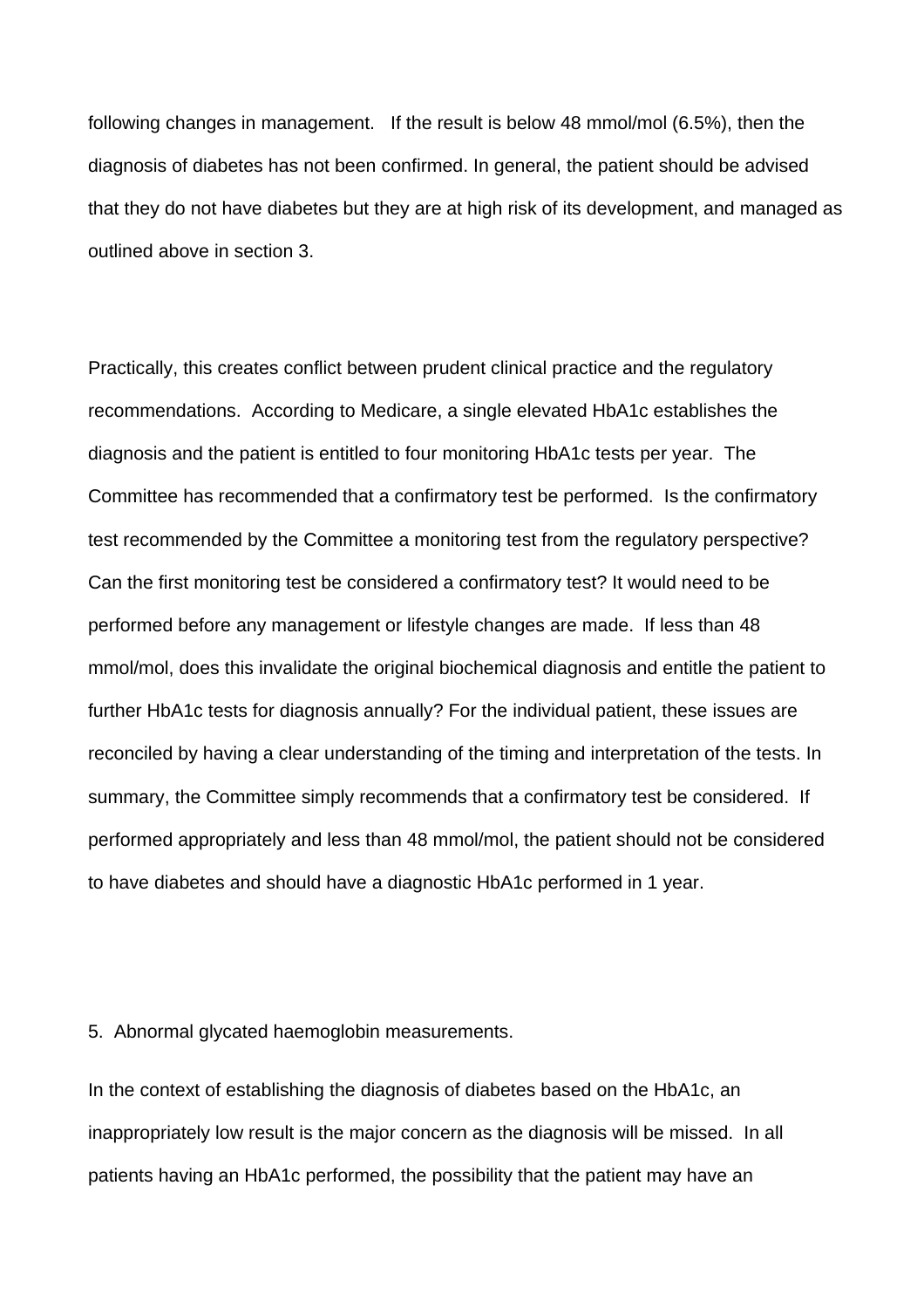associated medical condition that may render the HbA1c measurement invalid should be considered. These conditions have been previously discussed (1). In summary, HbA1c may not be the appropriate test in patients with any significant chronic medical disease, any anaemia or any abnormality of red blood cell structure (Box 1). This possibility should certainly be considered in any patient who has a high AUSDRISK score with an unexpectedly low HbA1c. A full blood count (FBC) may reveal red blood cell abnormalities suggestive of a haemoglobinopathy or haemolytic anaemia but a normal FBC does not exclude the possibility. Certain ethnic communities are more likely to have an underlying abnormality of haemoglobin. In these people, the possibility should be discussed with the laboratory. Newer methodologies are minimising this problem.

### Summary.

The use of the HbA1c for diagnosis overcomes many practical problems associated with traditional blood glucose measurements. However, the test is not without its own limitations of which the medical practitioner needs to be aware. The possibility of having a medical condition that may interfere with the test should always be considered, even though these are rare in most Australian communities. Appropriately used, it should provide a cost-effective, efficient and simple tool for the early diagnosis of type 2 diabetes.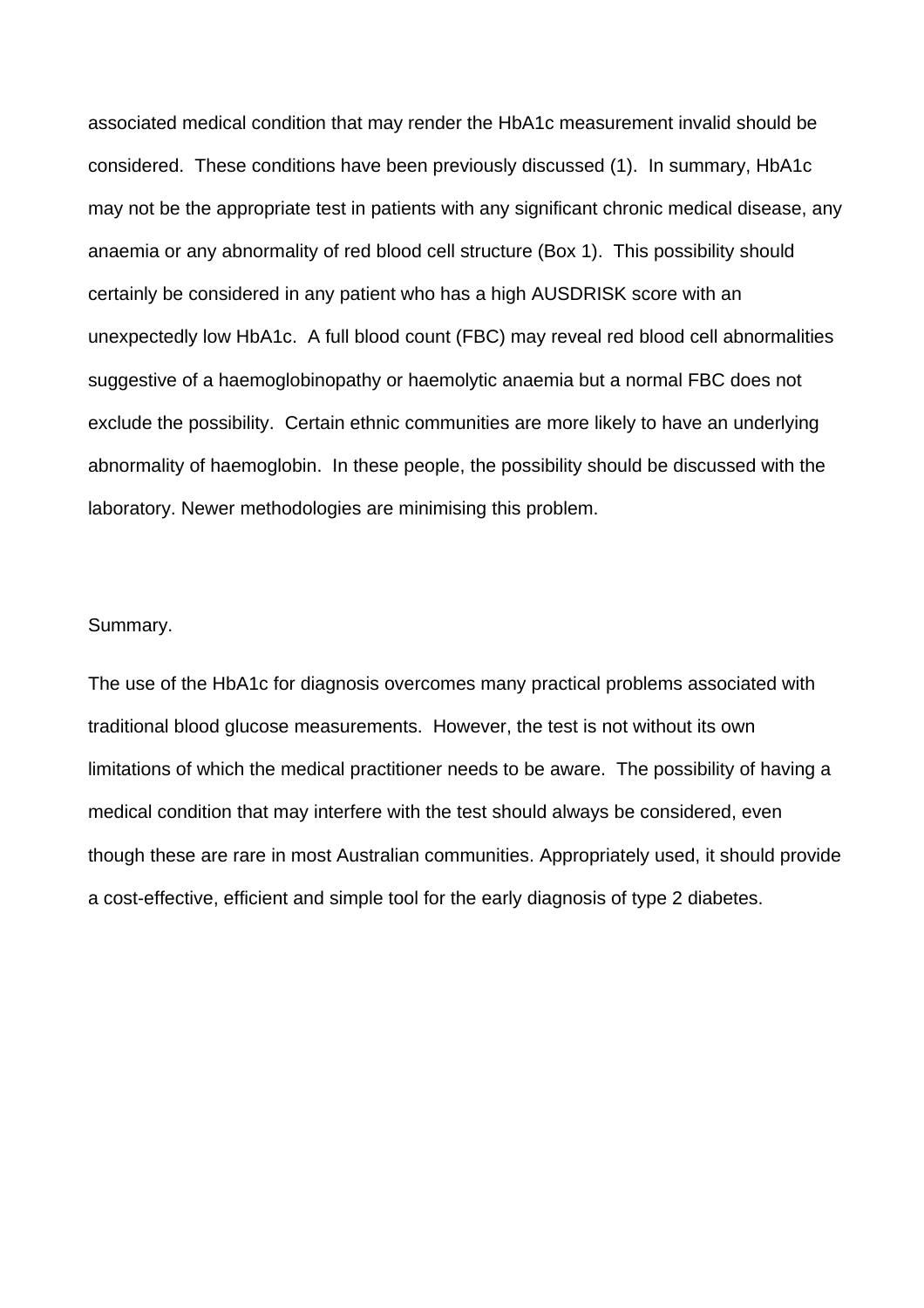References.

1. d'Emden MC, Shaw JE, Colman PG, et al. The role of  $HbA_{1c}$  in the diagnosis of diabetes mellitus in Australia. *Med J Aust* 2012; 197 (4): 220-221.

2. Medicare Schedule (November, 2014) Available at:

http://www.mbsonline.gov.au/internet/mbsonline/publishing.nsf/Content/1BC94358D4F276 D3CA257CCF0000AA73/\$File/201411-MBS.pdf

3. Colagiuri S, Davies D, Girgis S, Colagiuri R. National evidence based guideline for case detection and diagnosis of type 2 diabetes. Canberra: Diabetes Australia and National Health and Medical Research Council, 2009. Available at:

http://www.nhmrc.gov.au/guidelines/publications/di17

4. The Diabetes Prevention Program Research Group: Reduction in the incidence of type 2 diabetes with lifestyle intervention or metformin. *N Engl J Med* 346:393–403, 2002

5. Tuomilehto JLJ, Eriksson JG, Valle TT, et al. Prevention of type 2 diabetes mellitus by changes in lifestyle among subjects with impaired glucose tolerance. *N Engl J Med 344*:1343–1392, 2001

6. Use of glycated haemoglobin (HbA1c) in the diagnosis of diabetes mellitus. Report of a World Health Organization Consultation. Diabetes Res Clin Pract 2011; 93: 299-309.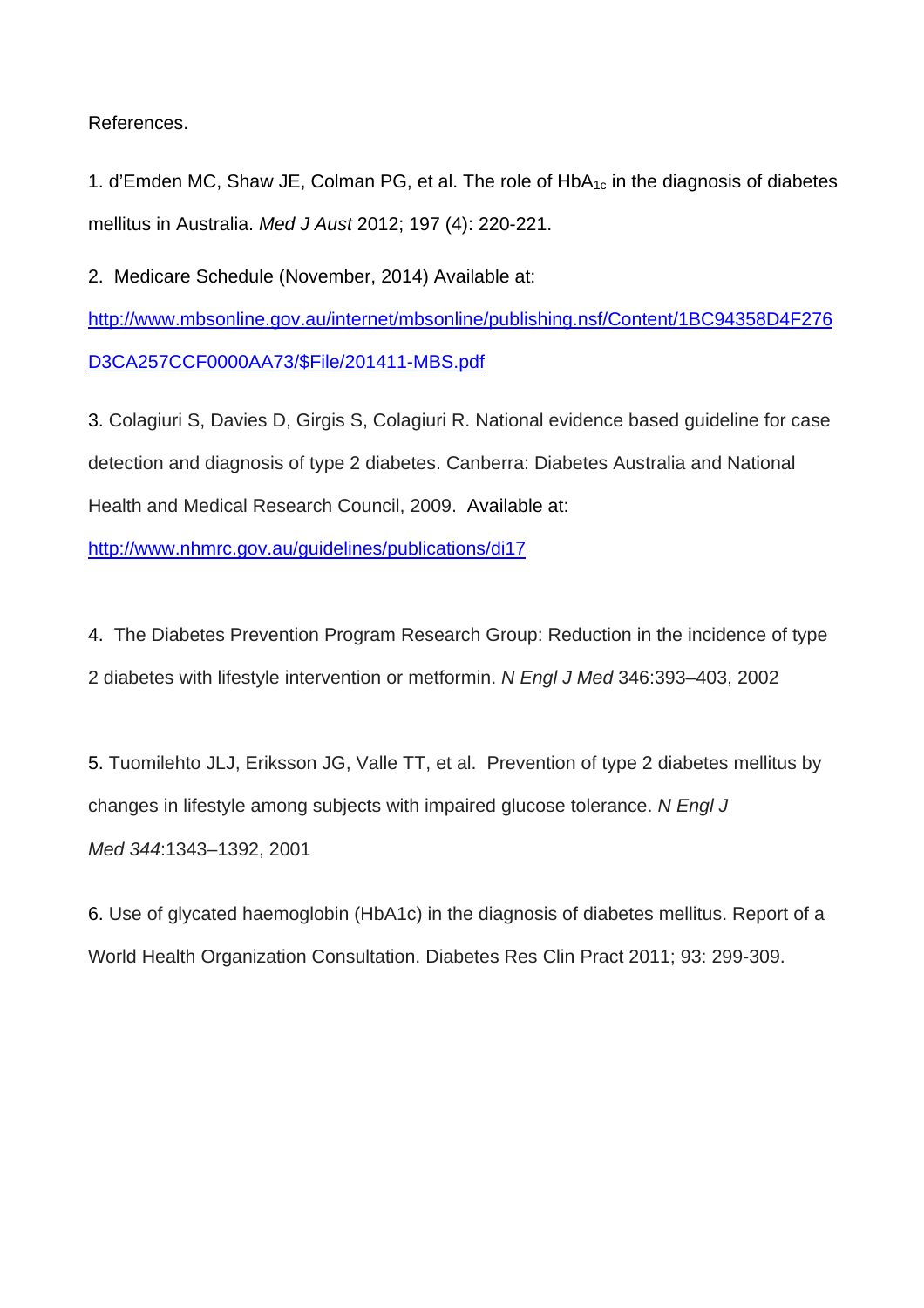7. Selvin E, Steffes MW, Zhu H, et al. Glycated Hemoglobin, Diabetes, and Cardiovascular Risk in Nondiabetic Adults N *Engl J Med* 2010; 362: 800-811

8. Stratton IM, Adler AI, Neil HA, et al. Association of glycaemia with macrovascular and microvascular complications of type 2 diabetes (UKPDS 35): prospective observational study. *BMJ* 2000; 321: 405-412.

9. Colagiuri S, Lee CM, Wong TY, et al. Glycemic thresholds for diabetes-specific retinopathy: implications for diagnostic criteria for diabetes.*Diabetes Care* 2011; 34: 145- 150.

10. American Diabetes Association. Standards of medical care in diabetes — 2011. *Diabetes Care* 2011; 34 Suppl 1: S11-S61.

11. Gallagher EJ, Bloomgarden ZT, Le Roith D. Review of hemoglobin A1c in the

management of diabetes. *Journal of Diabetes*, 2009, 1:9-17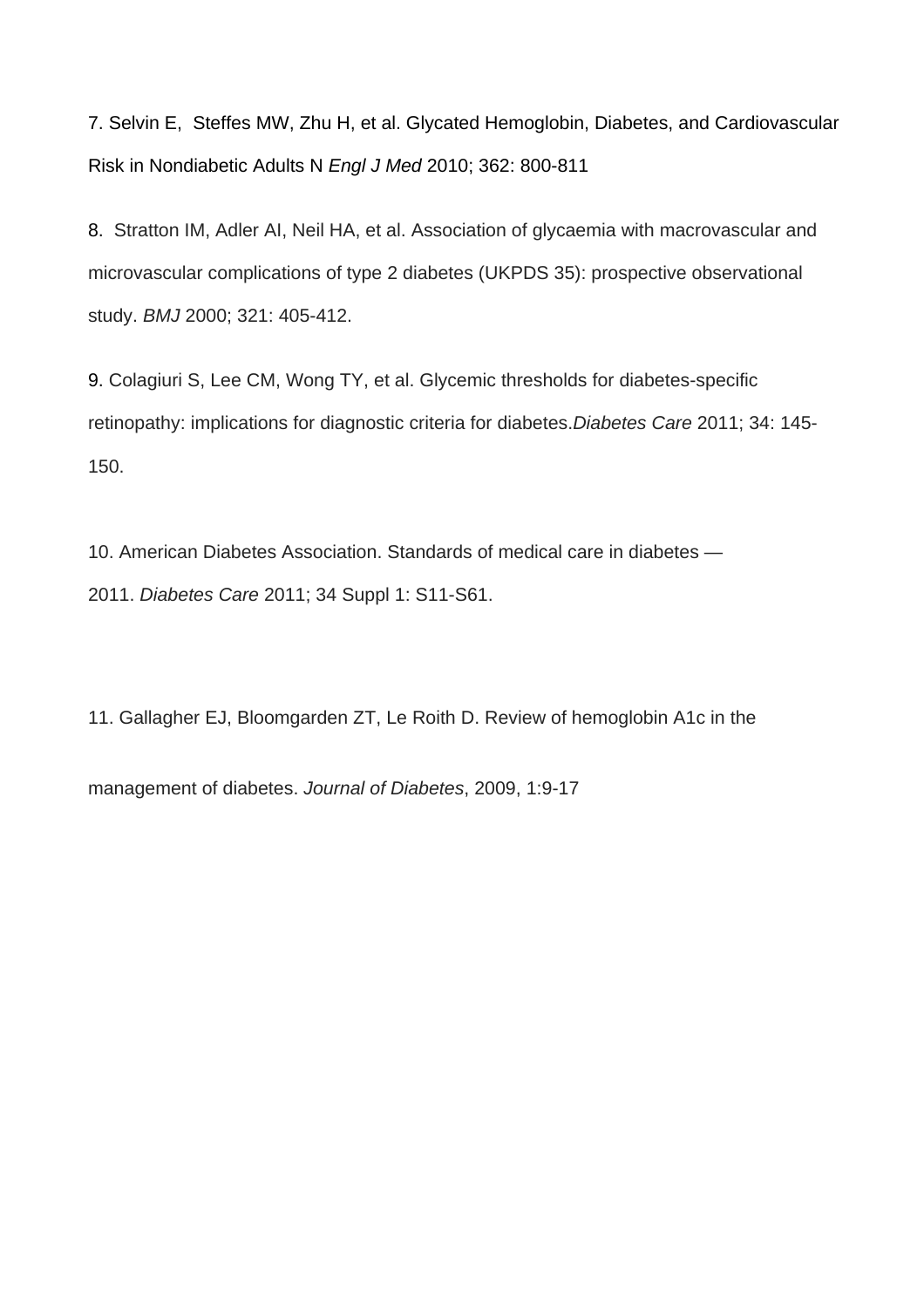Box 1.

Conditions that may reduce glycated haemoglobin.

# **A. Increased erythropoiesis.**

Iron administration, Vitamin B12/ Folate administration, Erythropoietin therapy, Chronic

liver disease, Reticulocytosis

## **B. Abnormal Haemoglobin**

Haemoglobinopathies, Haemoglobin F, methaemoglobin

## **C. Decreased Glycation**

Aspirin, Vitamin C and E, certain haemoglobinopathies, increased intra-erythrocyte pH.

# **D. Increased Erythrocyte Destruction.**

Haemoglobinopathies, splenomegaly, rheumatoid arthritis, drugs eg antiretrovirals, ribavirin and dapsone.

### **E. Assay Issues.**

Haemoglobinopathies\*, hypertriglyceridaemia.

\*The common heterozygote haemoglobinopathies do not cause problems with most currentassays but for further information contact your laboratory. Adapted from Gallagher et al (11)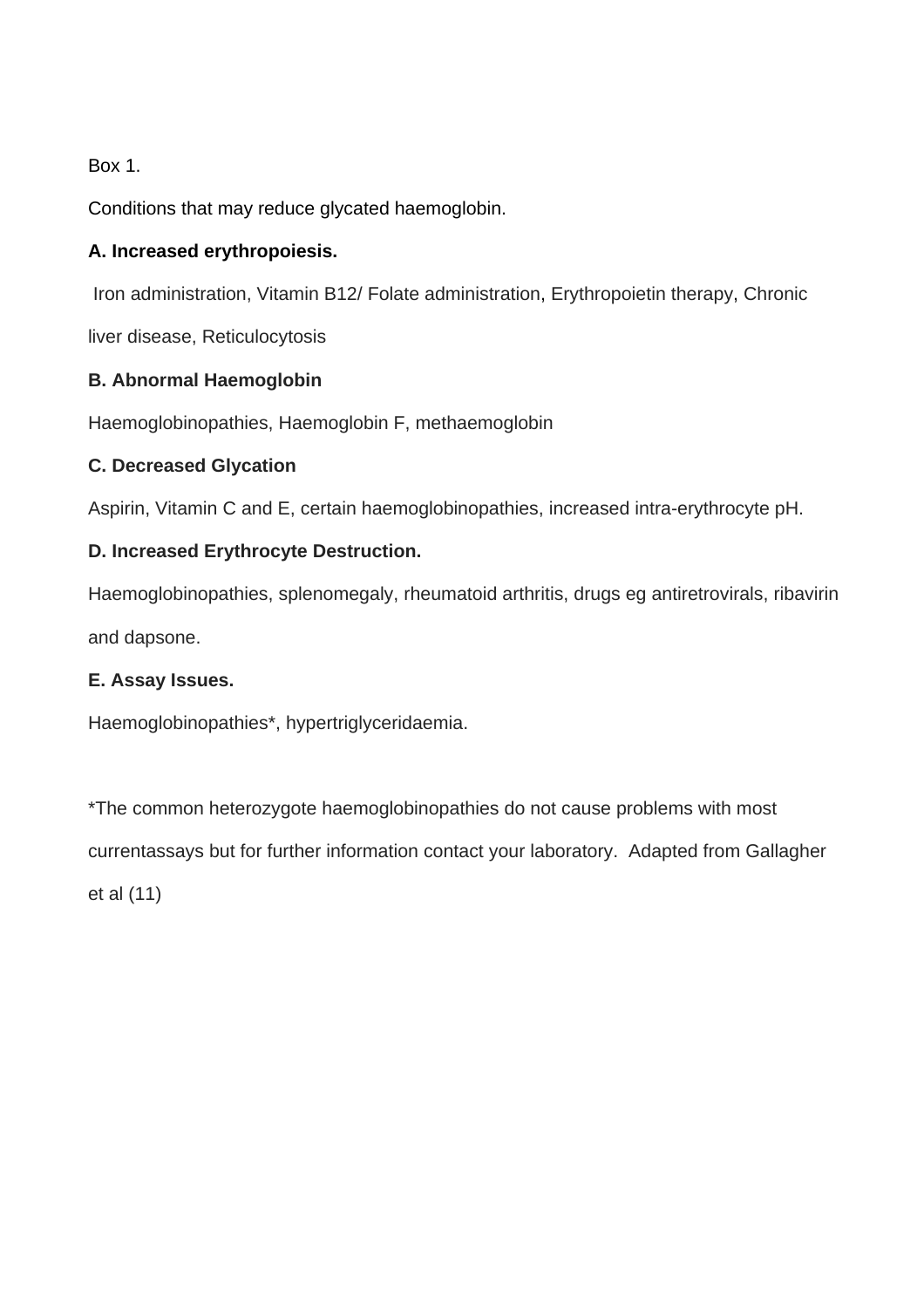### Box 2.

Summary of Implementation Recommendations.

- The HbA1c should be consider in patients considered at high risk having an AUSDRISK score >12 or a pre-existing high risk condition.
- If one or more symptoms are present in a patient at low risk, blood glucose should be used for diagnosis.
- Patients who have multiple symptoms suggestive of diabetes mellitus are not asymptomatic and should have diabetes confirmed by measurement of blood glucose.
- A result equal to or above 48 mmol/mol (6.5%) suggests that the patient does have diabetes mellitus.
- A result less than 48 mmol/mol (6.5%) suggests that the patient does not have diabetes mellitus. As the test has been performed in a high risk patient the test should be repeated 12 months later
- A confirmatory test should be considered and performed on another day, ideally as soon as possible before any lifestyle or pharmacological interventions are commenced.
- Be aware of conditions which may invalidate the test.